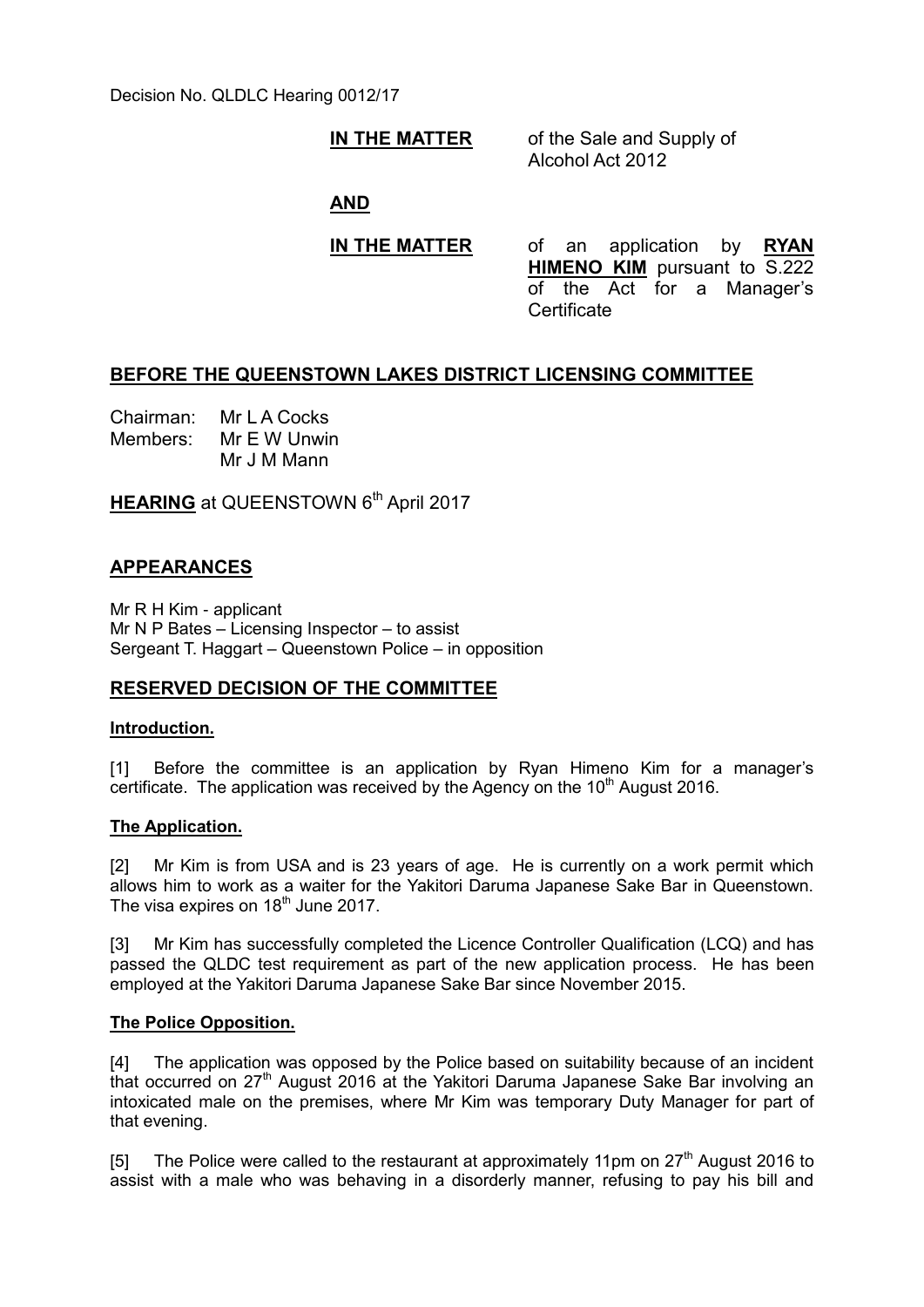pushed the owner. The male displayed many of the signs of intoxication, was arrested for assault and later released with a pre charge warning.

[6] The Police spoke to Mr Kim and took a statement from him. Mr Kim was Duty Manager until approximately 9:45pm when he departed the restaurant as he was not feeling well and it was near closing time. When he left he believed the owner, Mr Okamoto had taken over as Duty Manager. He did not believe the male to be intoxicated while he was working as Duty Manager. He had ensured the male had been given water and other food while trying to choose what dishes he wanted. He believes the male had approximately 5 or 6 hot sakes during the time he was there as Duty Manager. The male had arrived shortly after he started at 6pm and was still there when he left at approximately 9:45pm.

[7] The Police acknowledged that Mr Kim has a good understanding of the Sale and Supply of Alcohol Act 2012 and the requirements and expectations placed on him as a Duty Manager. The influence and behaviour of the owner in allowing the male to have more alcohol when acting as Duty Manager after Mr Kim had left was also acknowledged. Further refresher training on detecting intoxication was proposed for Mr Kim and the owner but they were both overseas for extended periods and unable to complete it before the hearing. If this had been completed it is likely the Police would have withdrawn this opposition.

[8] The Police would like to see Mr Kim given the opportunity to be Duty Manger under the direction and supervision of a supportive and strong supervisor. The restaurant has changed ownership since this incident and the new owner has stated that Mr Kim will remain working there for him.

### **The Licensing Inspector.**

[9] The Inspector submitted that the suitability of the applicant is what is in question and provided extracts from several cases where 'suitability' has been addressed, for the Committee to consider.

## **The Applicant.**

[10] Mr Kim told us he considered this was an isolated incident and the cause was not simple negligence or lack of knowledge, but a range of factors that resulted in an unfortunate outcome. He was confident that enforcement of the Act was practised throughout the night while he was on duty with the male being provided adequate food, water and time to process the alcohol he was served. Mr Kim admitted that the amount of alcohol sold to the patron was more than average patrons amount but 'was nowhere near an inexcusable or irresponsible quantity. The customer was enjoying himself, chatting, and did not display any red flags that would suggest he was heavily intoxicated.'

[11] Mr Kim also told us that the male was talking on his phone frequently throughout the evening and understood the male had received a phone call just prior to the incident that changed his tone, mood and manner significantly.

### **The Committee's Decision and Reasons.**

[12] The suitability of Mr Kim to be awarded a Managers Certificate is the question. When discussing 'suitability' **Holland J in Re Sheard (1996) 1 NZLR 751** stated "Suitability is a word commonly used in the English language and is well understood. In an earlier decision the Authority has adopted the definition in the Concise Oxford Dictionary as 'well fitted for the purpose; appropriate'.

[13] Mr Kim has been working at the Yakitori Daruma Japanese Sake Bar as a waiter and temporary Duty Manager since November 2015 and therefore has relevant experience. He